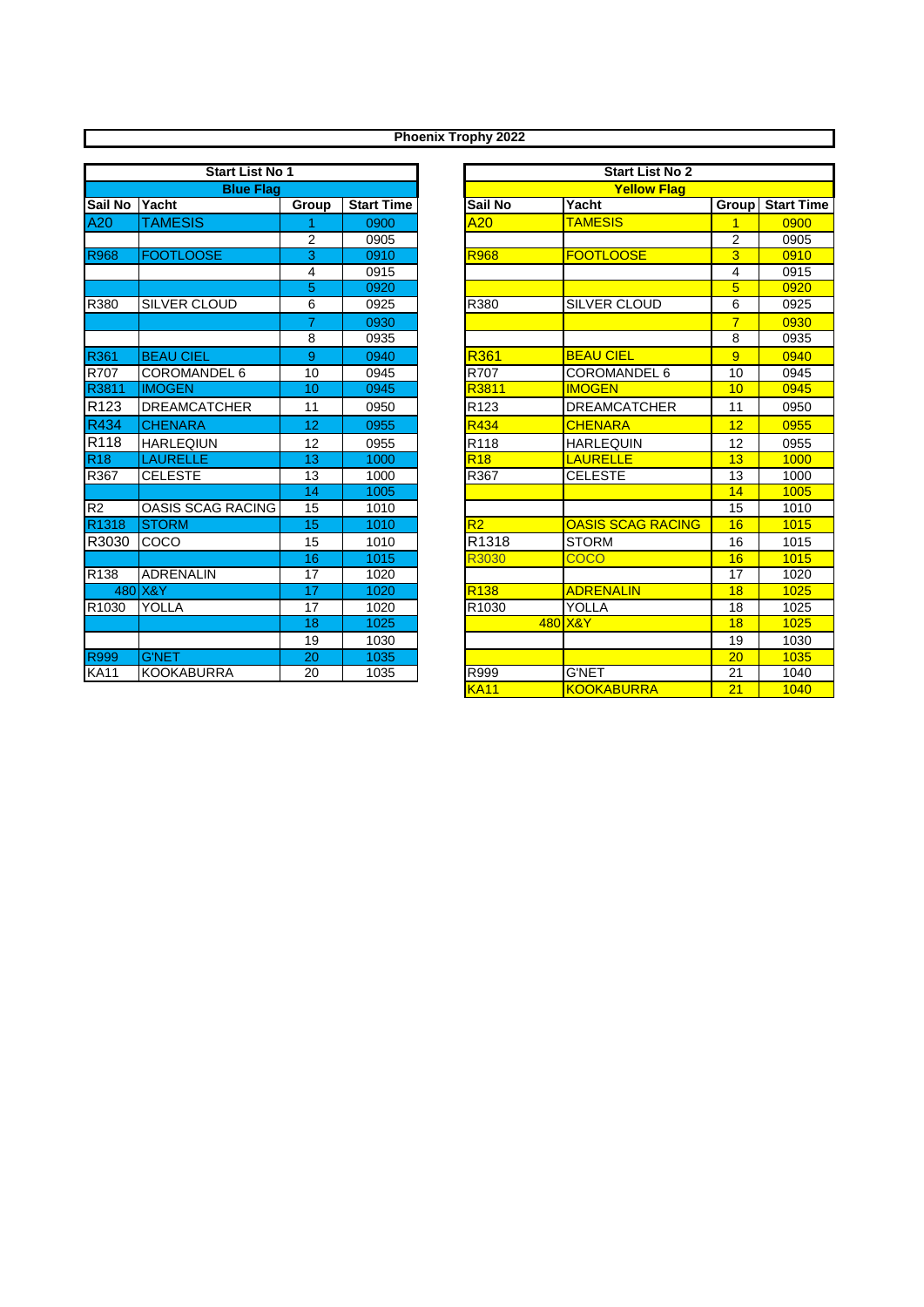| <b>Start List No 3</b> |                          |                 |                   |  |  |  |
|------------------------|--------------------------|-----------------|-------------------|--|--|--|
| <b>Red Flag</b>        |                          |                 |                   |  |  |  |
| Sail No                | Yacht                    | Group           | <b>Start Time</b> |  |  |  |
| A20                    | <b>TAMESIS</b>           | 1               | 0900              |  |  |  |
|                        |                          | $\overline{2}$  | 0905              |  |  |  |
| <b>R968</b>            | <b>FOOTLOOSE</b>         | 3               | 0910              |  |  |  |
|                        |                          | 4               | 0915              |  |  |  |
|                        |                          | 5               | 0920              |  |  |  |
| R380                   | SILVER CLOUD             | 6               | 0925              |  |  |  |
|                        |                          | 7               | 0930              |  |  |  |
|                        |                          | 8               | 0935              |  |  |  |
| <b>R361</b>            | <b>BEAU CIEL</b>         | $\overline{9}$  | 0940              |  |  |  |
| R707                   | <b>COROMADEL 6</b>       | 10              | 0945              |  |  |  |
| R3811                  | <b>IMOGEN</b>            | 10              | 0945              |  |  |  |
| R <sub>123</sub>       | <b>DREAMCATCHER</b>      | 11              | 0950              |  |  |  |
| R434                   | <b>CHENARA</b>           | $\overline{12}$ | 0955              |  |  |  |
| R118                   | <b>HARLEQUIN</b>         | 13              | 0955              |  |  |  |
| <b>R18</b>             | <b>LAURELLE</b>          | 14              | 1005              |  |  |  |
| R367                   | <b>CELESTE</b>           | 14              | 1005              |  |  |  |
|                        |                          | 15              | 1010              |  |  |  |
|                        |                          | 16              | 1015              |  |  |  |
| R <sub>2</sub>         | <b>OASIS SCAG RACING</b> | 17              | 1020              |  |  |  |
| R1318                  | <b>STORM</b>             | 17              | 1020              |  |  |  |
| R3030                  | <b>COCO</b>              | 17              | 1020              |  |  |  |
|                        |                          | 18              | 1025              |  |  |  |
| R <sub>1030</sub>      | <b>YOLLA</b>             | 19              | 1030              |  |  |  |
|                        | 480 X&Y                  | 19              | 1030              |  |  |  |
| <b>R138</b>            | <b>ADRENALIN</b>         | $\overline{20}$ | 1035              |  |  |  |
|                        |                          | 21              | 1040              |  |  |  |
|                        |                          | 22              | 1045              |  |  |  |
| R999                   | <b>G'NET</b>             | 23              | 1050              |  |  |  |
| <b>KA11</b>            | <b>KOOKABURRA</b>        | 23              | 1050              |  |  |  |

| <b>Start List No 3</b>   |                          |                 | <b>Start List No 4</b><br><b>Green Flag</b> |                  |                          |                 |                   |
|--------------------------|--------------------------|-----------------|---------------------------------------------|------------------|--------------------------|-----------------|-------------------|
| <b>Red Flag</b>          |                          |                 |                                             |                  |                          |                 |                   |
| Sail No                  | Yacht                    | Group           | <b>Start Time</b>                           | Sail No          | Yacht                    | <b>Group</b>    | <b>Start Time</b> |
| A20                      | <b>TAMESIS</b>           | 1               | 0900                                        | A20              | <b>TAMESIS</b>           |                 | 0900              |
|                          |                          | $\overline{2}$  | 0905                                        |                  |                          | $\overline{2}$  | 0905              |
| R968                     | <b>FOOTLOOSE</b>         | 3               | 0910                                        | R968             | <b>FOOTLOOSE</b>         | $\overline{3}$  | 0910              |
|                          |                          | 4               | 0915                                        |                  |                          | 4               | 0915              |
|                          |                          | 5               | 0920                                        |                  |                          | $\overline{5}$  | 0920              |
| R380                     | SILVER CLOUD             | 6               | 0925                                        |                  |                          | 6               | 0925              |
|                          |                          | $\overline{7}$  | 0930                                        | <b>R380</b>      | <b>SILVER CLOUD</b>      | $\overline{7}$  | 0930              |
|                          |                          | 8               | 0935                                        |                  |                          | 8               | 0935              |
| R361                     | <b>BEAU CIEL</b>         | 9               | 0940                                        |                  |                          | $\overline{9}$  | 0940              |
| R707                     | <b>COROMADEL 6</b>       | 10              | 0945                                        | R361             | <b>BEAU CIEL</b>         | 10              | 0945              |
| R3811                    | <b>IMOGEN</b>            | 10              | 0945                                        | <b>R707</b>      | <b>COROMANDEL 6</b>      | 11              | 0945              |
| R123                     | <b>DREAMCATCHER</b>      | 11              | 0950                                        | R3811            | <b>IMOGEN</b>            | 11              | 0950              |
| R434                     | <b>CHENARA</b>           | 12 <sub>2</sub> | 0955                                        | R <sub>123</sub> | <b>DREAMCATCHER</b>      | 12              | 0955              |
| $\overline{R118}$        | <b>HARLEQUIN</b>         | 13              | 0955                                        | R434             | <b>CHENARA</b>           | 13              | 0955              |
| <b>R18</b>               | <b>LAURELLE</b>          | 14              | 1005                                        | R <sub>118</sub> | <b>HARLEQUIN</b>         | 14              | 1005              |
| R367                     | <b>CELESTE</b>           | 14              | 1005                                        | R <sub>18</sub>  | <b>LAURELLE</b>          | 15              | 1010              |
|                          |                          | 15              | 1010                                        | R367             | <b>CELESTE</b>           | 15              | 1010              |
|                          |                          | 16              | 1015                                        |                  |                          | 16              | 1015              |
| $\overline{\mathsf{R2}}$ | <b>OASIS SCAG RACING</b> | 17              | 1020                                        |                  |                          | 17              | 1020              |
| R1318                    | <b>STORM</b>             | 17              | 1020                                        | R <sub>2</sub>   | <b>OASIS SCAG RACING</b> | 18              | 1025              |
| R3030                    | <b>COCO</b>              | 17              | 1020                                        | R1318            | <b>STORM</b>             | 18              | 1025              |
|                          |                          | 18              | 1025                                        | R3030            | COCO                     | 18              | 1025              |
| R <sub>1030</sub>        | <b>YOLLA</b>             | 19              | 1030                                        |                  |                          | 19              | 1030              |
|                          | 480 X&Y                  | 19              | 1030                                        | R1030            | <b>YOLLA</b>             | 20              | 1035              |
| R <sub>138</sub>         | <b>ADRENALIN</b>         | 20              | 1035                                        |                  | 480 X&Y                  | 20              | 1035              |
|                          |                          | 21              | 1040                                        | R138             | <b>ADRENALIN</b>         | 21              | 1040              |
|                          |                          | 22              | 1045                                        |                  |                          | $\overline{22}$ | 1045              |
| R999                     | <b>G'NET</b>             | 23              | 1050                                        |                  |                          | 23              | 1050              |
| <b>KA11</b>              | <b>KOOKABURRA</b>        | 23              | 1050                                        | R999             | <b>G'NET</b>             | 24              | 1055              |
|                          |                          |                 |                                             | <b>KA11</b>      | <b>KOOKABURRA</b>        | 24              | 1055              |